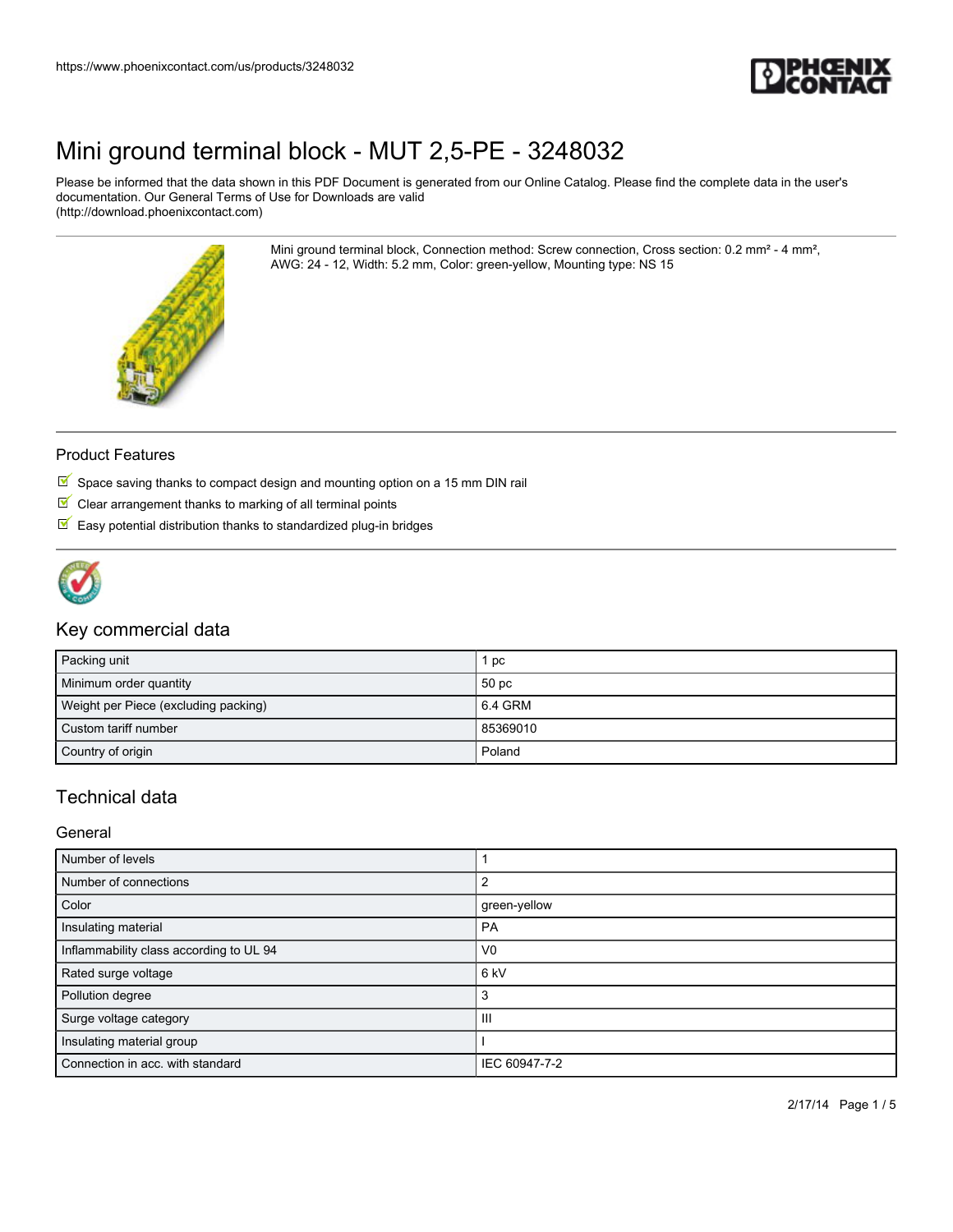

## Technical data

#### General

| Open side panel                                                       | ja                                          |  |
|-----------------------------------------------------------------------|---------------------------------------------|--|
| Test specification, oscillation, broadband noise                      | DIN EN 50155 (VDE 0115-200):2008-03         |  |
| Test spectrum                                                         | Service life test category 2, bogie mounted |  |
| Test frequency                                                        | $f_1 = 5$ Hz to $f_2 = 250$ Hz              |  |
| <b>ASD level</b>                                                      | 6.12 $(m/s^2)^2$ /Hz                        |  |
| Acceleration                                                          | 3.12 g                                      |  |
| Test duration per axis                                                | 5 h                                         |  |
| <b>Test directions</b>                                                | X-, Y- and Z-axis                           |  |
| Oscillation, broadband noise test result                              | Test passed                                 |  |
| Test specification, shock test                                        | DIN EN 50155 (VDE 0115-200):2008-03         |  |
| Shock form                                                            | Half-sine                                   |  |
| Acceleration                                                          | 5 <sub>g</sub>                              |  |
| Shock duration                                                        | 30 ms                                       |  |
| Number of shocks per direction                                        | 3                                           |  |
| <b>Test directions</b>                                                | X-, Y- and Z-axis (pos. and neg.)           |  |
| Shock test result                                                     | Test passed                                 |  |
| Temperature index, insulating material (DIN EN 60216-1 (VDE 0304-21)) | 130 °C                                      |  |
| Static insulating material application in cold                        | -60 °C                                      |  |

#### **Dimensions**

| Width        | $15.2 \text{ mm}$ |
|--------------|-------------------|
| Length       | 29.9 mm           |
| Height NS 15 | 34 mm             |

#### Connection data

| Connection in acc. with standard                                           | IEC 60947-7-2          |
|----------------------------------------------------------------------------|------------------------|
| Connection method                                                          | Screw connection       |
| Conductor cross section solid min.                                         | $0.2 \text{ mm}^2$     |
| Conductor cross section solid max.                                         | $4 \text{ mm}^2$       |
| Conductor cross section AWG/kcmil min.                                     | 24                     |
| Conductor cross section AWG/kcmil max                                      | 12                     |
| Conductor cross section stranded min.                                      | $0.2 \text{ mm}^2$     |
| Conductor cross section stranded max.                                      | $4 \text{ mm}^2$       |
| Min. AWG conductor cross section, stranded                                 | 24                     |
| Max. AWG conductor cross section, stranded                                 | 12                     |
| Conductor cross section stranded, with ferrule without plastic sleeve min. | $0.25$ mm <sup>2</sup> |
| Conductor cross section stranded, with ferrule without plastic sleeve max. | $2.5$ mm <sup>2</sup>  |
| Conductor cross section stranded, with ferrule with plastic sleeve min.    | $0.25$ mm <sup>2</sup> |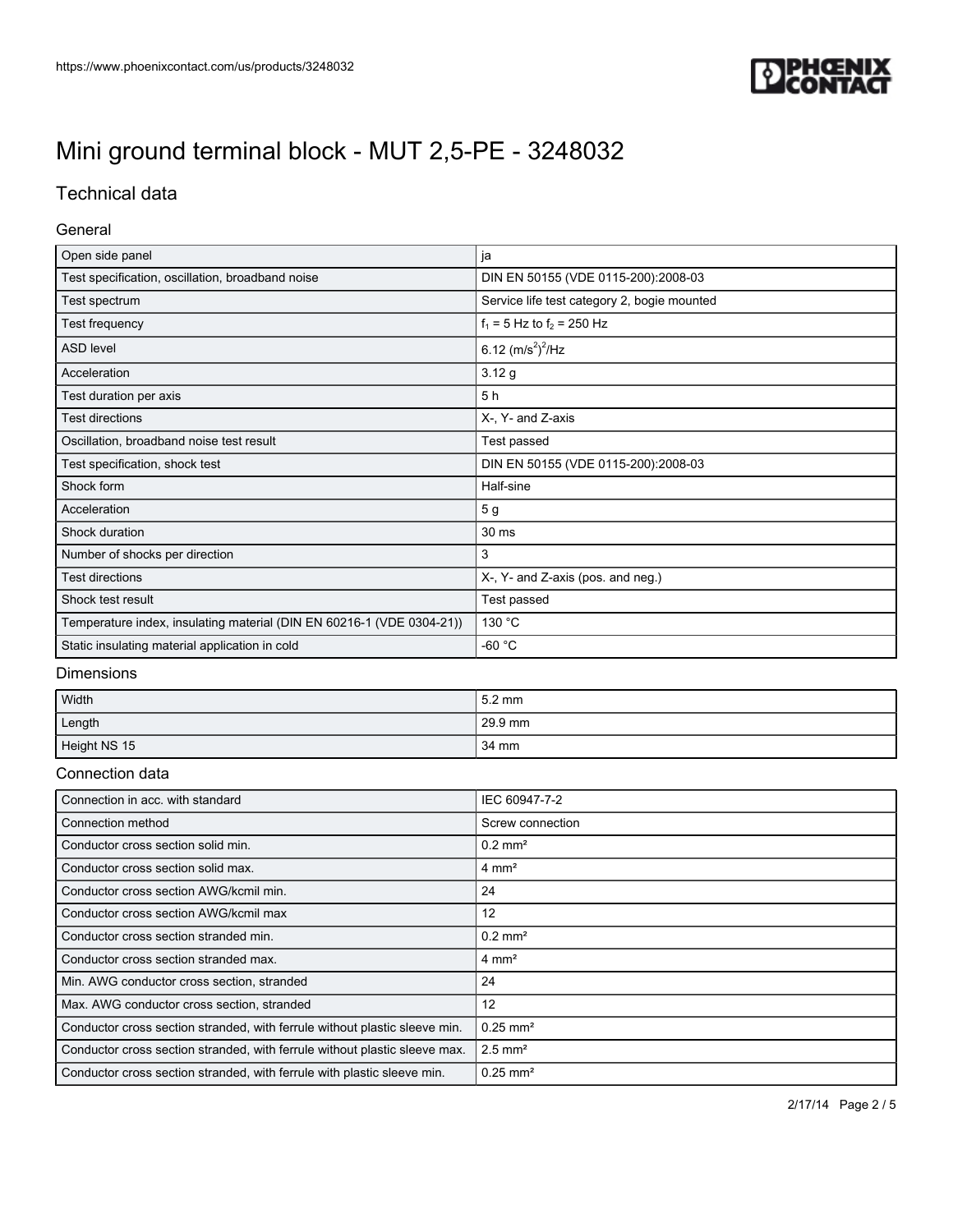

## Technical data

#### Connection data

| Conductor cross section stranded, with ferrule with plastic sleeve max.                    | $2.5$ mm <sup>2</sup>  |
|--------------------------------------------------------------------------------------------|------------------------|
| 2 conductors with same cross section, solid min.                                           | $0.2$ mm <sup>2</sup>  |
| 2 conductors with same cross section, solid max.                                           | $1.5$ mm <sup>2</sup>  |
| 2 conductors with same cross section, stranded min.                                        | $0.2$ mm <sup>2</sup>  |
| 2 conductors with same cross section, stranded max.                                        | $1.5$ mm <sup>2</sup>  |
| 2 conductors with same cross section, stranded, TWIN ferrules with plastic<br>sleeve, min. | $0.5$ mm <sup>2</sup>  |
| 2 conductors with same cross section, stranded, TWIN ferrules with plastic<br>sleeve, max. | $1.5$ mm <sup>2</sup>  |
| 2 conductors with same cross section, stranded, ferrules without plastic<br>sleeve, min.   | $0.25$ mm <sup>2</sup> |
| 2 conductors with same cross section, stranded, ferrules without plastic<br>sleeve, max.   | $1.5$ mm <sup>2</sup>  |
| Stripping length                                                                           | 9 mm                   |
| Internal cylindrical gage                                                                  | A <sub>3</sub>         |
| Screw thread                                                                               | M <sub>3</sub>         |
| Tightening torque, min                                                                     | $0.5$ Nm               |
| Tightening torque max                                                                      | $0.6$ Nm               |

## **Classifications**

### eCl@ss

| eCl@ss 4.0 | 27141120 |
|------------|----------|
| eCl@ss 4.1 | 27141120 |
| eCl@ss 5.0 | 27141120 |
| eCl@ss 5.1 | 27141120 |
| eCl@ss 6.0 | 27141120 |
| eCl@ss 7.0 | 27141120 |
| eCl@ss 8.0 | 27141120 |

#### ETIM

| ETIM 3.0        | EC000897 |
|-----------------|----------|
| <b>ETIM 4.0</b> | EC000901 |
| <b>ETIM 5.0</b> | EC000901 |

### UNSPSC

| UNSPSC 6.01          | 30211811 |
|----------------------|----------|
| <b>UNSPSC 7.0901</b> | 39121410 |
| UNSPSC 11            | 39121410 |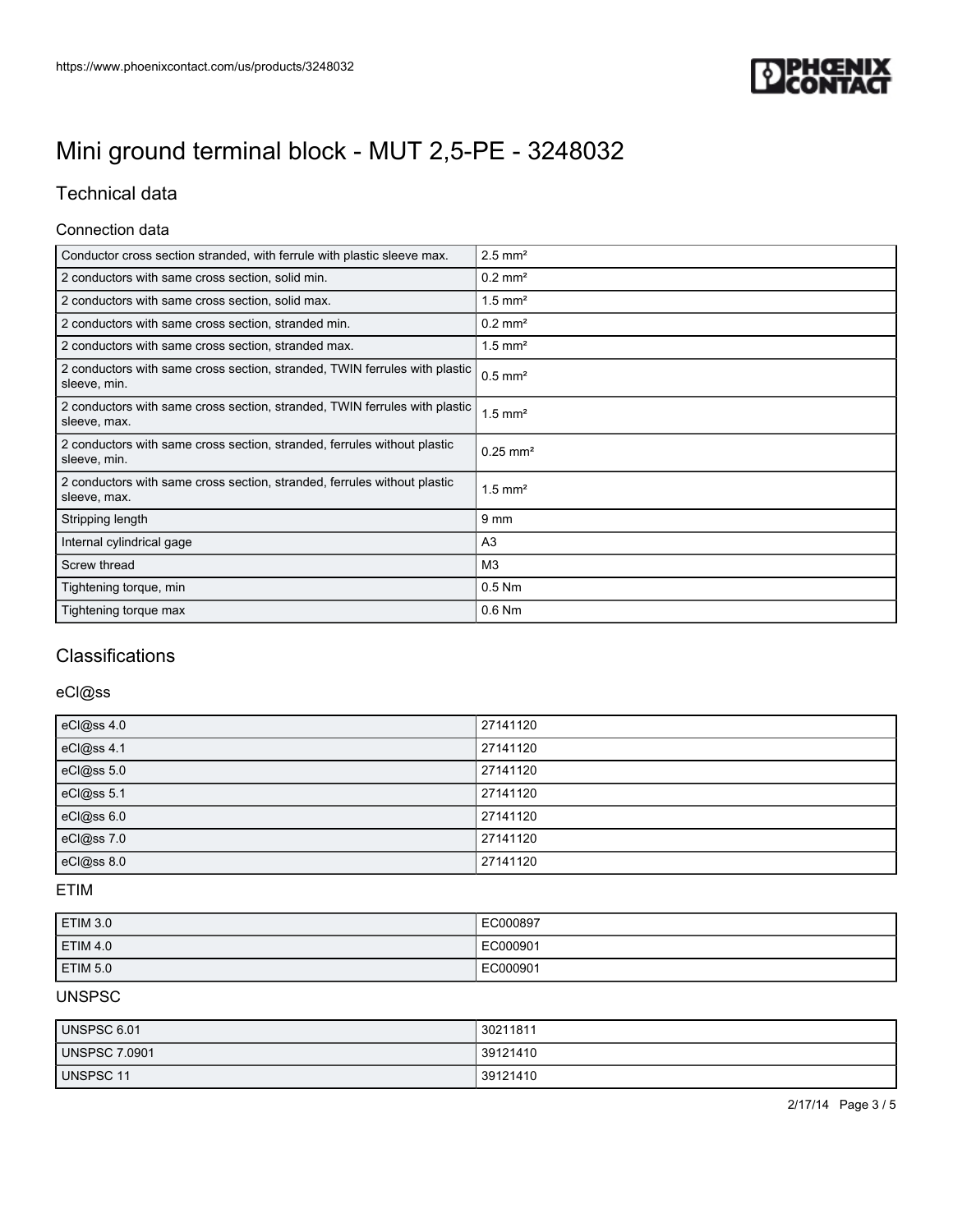

mm²/AWG/kcmil 24-12 24-12

## **Classifications**

### UNSPSC

| <b>UNSPSC 12.01</b>                                            |          | 39121410 |             |  |
|----------------------------------------------------------------|----------|----------|-------------|--|
| <b>UNSPSC 13.2</b>                                             | 39121410 |          |             |  |
| Approvals                                                      |          |          |             |  |
| Approvals                                                      |          |          |             |  |
| Approvals                                                      |          |          |             |  |
| GOST / CSA / UL Recognized / cUL Recognized / cULus Recognized |          |          |             |  |
| Ex Approvals                                                   |          |          |             |  |
| Approvals submitted                                            |          |          |             |  |
| Approval details                                               |          |          |             |  |
| GOST                                                           |          |          |             |  |
| $_{CSA}$                                                       |          |          |             |  |
|                                                                |          |          |             |  |
| mm <sup>2</sup> /AWG/kcmil<br>$20 - 10$                        |          |          |             |  |
|                                                                |          |          |             |  |
|                                                                |          |          |             |  |
| UL Recognized <b>W</b>                                         |          |          |             |  |
|                                                                | $\sf B$  |          | $\mathsf C$ |  |